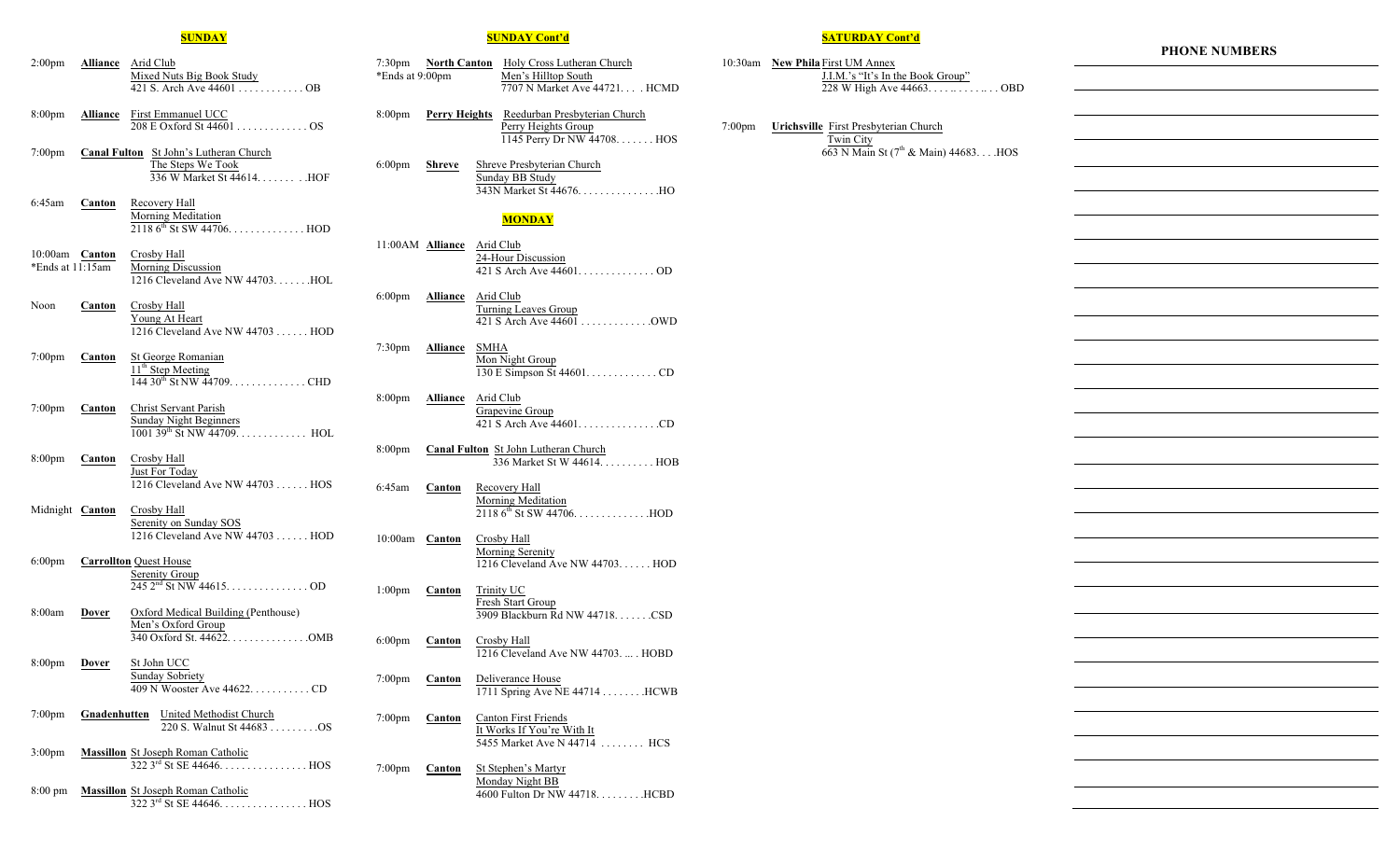## **THE TWELVE TRADITIONS**

**1.** Our common welfare should come first; personal recovery depends upon A.A. unity.

**2**. For our group purpose there is but one ultimate authority—a loving God as He may express Himself in our group conscience. Our leaders are but trusted servants; they do not govern.

**3.** The only requirement for A.A. membership is a desire to stop drinking.

**4.** Each group should be autonomous except in matters affecting other groups or A.A. as a whole.

**5.** Each group has but one primary purpose—to carry its message to the alcoholic who still suffers.

**6.** An A.A. group ought never endorse, finance, or lend the A.A. name to any related facility or outside enterprise, lest problems of money, property, and prestige divert us from our primary purpose.

**7.** Every A.A. group ought to be fully self-supporting, declining outside contributions.

**8.** Alcoholics Anonymous should remain forever nonprofessional, but our service centers may employ special workers.

**9.** A.A., as such, ought never be organized; but we may create service boards or committees directly responsible to those they serve.

**10.** Alcoholics Anonymous has no opinion on outside issues; hence the A.A. name ought never be drawn into public controversy.

**11.** Our public relations policy is based on attraction rather than promotion; we need always maintain personal anonymity at the level of press, radio, and films.

**12**. Anonymity is the spiritual foundation of all our Traditions, ever reminding us to place principles before personalities.

# **THE TWELVE STEPS**

**1**. We admitted we were powerless over alcohol—that our lives had become unmanageable.

**2.** Came to believe that a Power greater than ourselves could restore us to sanity.

**3.** Made a decision to turn our will and our lives over to the care of God as we understood Him.

**4.** Made a searching and fearless moral inventory of ourselves.

**5.** Admitted to God, to ourselves, and to another human being the exact nature of our wrongs.

**6.** Were entirely ready to have God remove all these defects of character.

**7.** Humbly asked Him to remove our shortcomings.

8. Made a list of all persons we had harmed, and became willing to make amends to them all.

**9.** Made direct amends to such people wherever possible, except when to do so would injure them or others.

**10**. Continued to take personal inventory and when we were wrong promptly admitted it.

**11**. Sought through prayer and meditation to improve our conscious contact with God as we understood Him, praying only for knowledge of His will for us and the power to carry that out.

**12.** Having had a spiritual awakening as the result of these steps, we tried to carry this message to alcoholics, and to practice these principles in all our affairs.

**9th STEP PROMISES**

If we are painstaking about this phase of our development, we will be amazed before we are half way through.

We are going to know a new freedom and a new happiness.

We will not regret the past nor wish to shut the door on it.

We will comprehend the word serenity and we will know peace.

No matter how far down the scale we have gone, we will see how our experience can benefit others.

That feeling uselessness and self-pity will disappear. We will lose interest in selfish things and gain interest in our fellows.

Self-seeking will slip away.

Our whole attitude and outlook upon life will change. Fear of people and of economic insecurity will leave us. We will intuitively know how to handle situations which used to baffle us.

We will suddenly realize that God is doing for us what we could not do for ourselves.

Are these extravagant promises? We think not. They are being fulfilled among us--sometimes quickly, sometimes slowly. The will always materialize if we work for them.

## **CANTON AREA A.A. MEETINGS**

**Canton Area Intergroup**  4125 Hills & Dales Rd NW, Suite 400B Canton, OH 44708 (330) 491-1989 www.aaincantonohio.org



**The only requirement for A.A. membership is a desire to stop drinking.**

 $\frac{Types}{O = Open}$  **Formats**<br> $\frac{Formats}{B = Big}$  $\overline{\mathbf{B}} = \overline{\text{Big} \text{ Book}}$  $C = Closed$  **D** = Discussion **M** = Men Only **F** = Floating / Varies<br>**W** = Women Only **L** = Mini Lead with to  $L =$  Mini Lead with topic  $G = Gav/Gav$  Friendly  $S = Speaker$  $H =$  Handicap Access **12** = Step Meeting **R** = Little Red Book

**NAP** = No Attendance Papers Signed

\*The majority of meetings last for one hour unless specified. **Marathon Meeting:** No set end time. Goes until

it's over.

I am responsible… When anyone, anywhere, reaches out for help, I want the hand of A.A. always to be there. And for that: I am responsible.

Meeting errors, updates, additions, closures, etc **EMAIL**: **Sched@aaincantonohio.org**

**Revised: August 2019**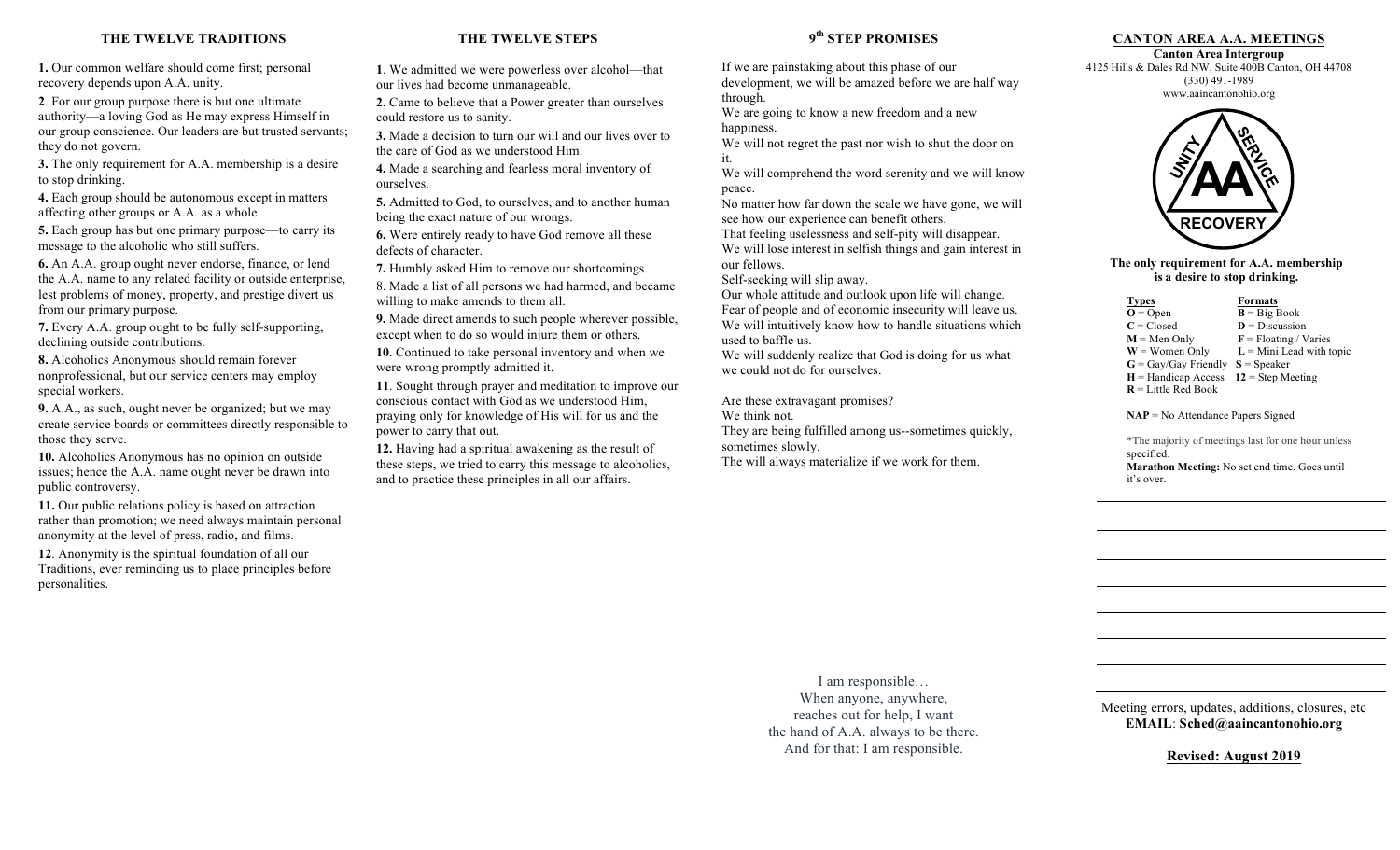### **FRIDAY Cont'd**

- 9:00am **Canton** Glenbeigh Glenbeigh Women's Goup 4661 Belpar St NW 44718. . . . . . . . . . .OWD
- 11:45am **Canton** Recovery Hall Friday Lunch Bunch  $21186^{th}$  St SW 44706. . . . . . . . . . . . . . OB
- Noon **Canton** Holy Trinity Middlebranch Group  $2551\,55^{\text{th}}$  St NE 44721. . . . . . . . . . . . . . . . 012
- 8:00pm **Canton** Crosby Hall Classroom Discussion 1216 Cleveland Ave NW 44703. . . . . . HOS
- 7:00pm **Canton** Church of the Lakes 5844 Fulton Dr NW 44718. . . . . . . . . . . .CD
- 10:00pm **Canton** Crosby Hall 12 @ 10 Group 1216 Cleveland Ave NW 44703. . . .HOD12
- Midnight **Canton** Crosby Hall Candlelight Disc 1216 Cleveland Ave NW 44703. . . . . . HOD
- 6:00pm **Carrollton** Church of Christ Keep It Simple Spiritual 353 Moody Ave SW 44615. . . . . . . . . .HOD
- 8:00pm **Dover** St Joseph Family Life Center Dover Group 614 N Tuscarawas Ave 44622. . . . . . .. .HOS
- 10:00am **Jackson Twp** St Jacob Lutheran Grateful Group 8697 Mudbrook St NW 44646. . . . HOS
- 8:00pm **Malvern** Malvern UMC Malvern Friday Night Group 121 W Wood St 44644 . . . . . .. . . . . . . . HOS
- 8:00pm **Massillon** St Joseph Roman Catholic \*Marathon Meeting Working with Others' 322 3rd St SE 44646. . . . . . . . . . . . . . . .HOD
- Noon **Navarre** Richville UCC Life Is Good 6125 Richville Dr SW 44662. . . . . . . . . .OD
- 8:00pm **North Canton** Holy Cross Luther Casual BB Group 7707 Market Ave N 44721 . . . . .HCBD
- 8:00pm **North Canton** Zion UCC Zion N Canton Group 415 S Main. . . . . . . . . . . . . . . . . . .OS

#### **FRIDAY Cont'd**

- 8:00pm **Uniontown** United Methodist 13370 Cleveland Ave NW. . . . . . . . . . .OS **SATURDAY** 10:30am **Alliance** Arid Club Hard Heads Group 421 S Arch Ave 44601. . . .. . . . . . . . . OBD 8:00pm **Alliance** Arid Club 421 S Arch Ave 44601. . . . . . . . . . . . . . .OS 8:00pm **Brewster** First Friends Brewster AA Serenity Group 139 Main St SW. . . . . . . . . . . . . . . . . . HCS 6:45am **Canton** Recovery Hall Morning Meditation  $21186^{th}$  St SW 44706. . . . . . . . . . . . . . HOD
- 9:30am **Canton** Crosby Hall 1216 Cleveland Ave NW 44703. . . . . . HOS
- 1:00pm **Canton** Recovery Hall Free Thinkers Group  $21186^{th}$  St SW 44706. . . . . . . . . . . . . . HOF
- 6:00pm **Canton** Crosby Hall Mini Lead Discussion 1216 Cleveland Ave NW 44703. . . . . . .HOL
- 7:30pm **Canton** St Paul's Episcopal Stonewall AA 425 Cleveland SW 44702. . . . . . . . . . . .CGD
- 8:00pm **Canton** Deliverance House 1711 Spring Ave NE 44714 . . . . . . . . . HCWS
- 8:00pm **Canton** Church of the Covenant 3014 Fulton Dr NW 44718. . . . . . . . . . . .OS
- 8:00pm **Canton** Crosby Hall Saturday Night 1216 Cleveland Ave NW 44703. . . . . . HOS
- Midnight **Canton** Crosby Hall Midnight Pop-Sickies 1216 Cleveland Ave NW 44703. . . . . . HOD
- 6:00pm **Carrollton** COC Christian Disciples (Pavilion) Free on the Inside 353 Moody Ave SW 44615. . . . . . . . . . HOD
- 8:00pm **Massillon** St John's Lutheran As Bill Sees It 1900 Wales Rd NE 44646. . . . . . . . .. . .HOD
- 8:00pm **McDonaldsville** St Paul's UMC 7641 Wales Ave NW 44720. . . .. .OS

### **MONDAY Cont'd**

- 7:00pm **Canton** St Mary's Monday Night BB 1602 Market Ave S 44707 .. . . . . . . . . . . B
- 8:00pm **Canton** Crosby Hall Drop the Rock 1216 Cleveland Ave NW 44703 . . . . .. HOD
- Midnight **Canton** Crosby Hall "Monday" Midnight Madness 1216 Cleveland Ave NW 44703. . . . . ..HOD
- 7:00pm **Carrollton** Carrollton Church of Christ Keep It Simple Spiritual 353 Moody Ave SW 44615. . . . . . . . . . . HO
- 8:00pm **Dalton** Dalton Presbyterian Church 163 W Main St 44618 . . . . . .. . . . . . . . CMD
- 8:00pm **Dover** St John UCC BB Monday 409 N Wooster Ave 44622 . . . . . . . . . . .CBD
- 8:00pm **Dover** St Joseph Family Life Center Tusc Group 614 N Tuscarawas Ave 44622. . . . . .. . HOS
- 8:00pm **East Canton** East Canton Church of God 201 Nassau St 44730 . . . . . . . . . . . .HOS
- 7:00pm **Green** Queen of Heaven Church Briarpatch Group 1800 Steese Rd 44685 . . . . . . . . . . . . . . ODF
- 7:00pm **Massillon** First Baptist Church Women Growing Together 20 6th St SE 44646 . . . . . . . . . . . . . . HOWR
- 8:00pm **Massillon** St Joseph Roman Catholic There Is A Solution 322 3rd St SE 44646. . . . . . . . . . . . . . HOD12
- 8:00pm **Navarre** St Paul's UCC 337 N Main St 44720 . . . . . . . . . . . . . . .HOS
- Noon **New Phila**Emmanuel Lutheran Monday Noon Disc 202 E High Ave 44663 . . . . . . . . . . . . . . CD
- 7:00pm **North Canton** Church of the Brethren But For The Grace 4152 Mount Pleasant NW 44720 . CBD
- 8:00pm **Salem** Oxford House Salem Mon Night Group 320 Benton Rd 44460. . . . . . . . . . . . . . .OS

#### **MONDAY Cont'd**

7:00pm **Uniontown** RiverTree Church Warrior Women 201 Lake Center Rd NW 44685 . . CHWB

#### **TUESDAY**

- 11:00AM **Alliance** Arid Club Good Journey 421 S Arch Ave 44601. . . . . . . . . . . . . . OD
- 4:00pm **Alliance** Courthouse Lower Level New Beginnings 470 E Market St 44601. . . . . . . . . . . . . .OD
- 8:00pm **Alliance** Arid Club 12 & 12 421 S Arch Ave 44601. . . . . . . . . . . . . OD12
- 7:00pm **Atwater** Atwater Church of the Nazarene 6720 Waterloo Rd 44201. . . . . . . . . . . . OD
- 7:00pm **Baltic** Baltic UMC Tuesday Night Steps & Traditions 311 N Butler St 43804 . . . . . . . . . . . . . HOD12
- 8:00pm **Canal Fulton** St John Lutheran Church 336 Market St W 44614. . . . . . . . . . . . OD
- 6:45am **Canton** Recovery Hall Morning Meditation 2118 6th St SW 44706. . . . . . . . . . . . . .HOD
- 5:30pm **Canton** YWCA Women's Heart to Heart 231 6th St NE 44702. . . . . . . . . . . . . . . OWD
- 6:30pm **Canton** Glenbeigh Facility \*Ends at  $7:00 \text{pm}$  Happy Hour Group 4661 Belpar St NW 44718. . . . . . . . . . ..HOS
- 8:00pm **Canton** Crosby Hall 1216 Cleveland Ave NW 44703. . .. . . HOS
- 6:00pm **East Sparta** E Sparta Comm Center AAmazing Grace 9516 Chestnut Ave SE 44626 . . . . . .HOF
- 8:00pm **Louisville** Paradise United COC 619 E Main St. . . . . . . . . . . . . . . . . . . . . .OS
- 6:00pm **Malvern** First Christian Church Tuesday BB Study 4046 Coral Rd NW 44644 . . . . . . . . . . . . OB
- 10:00am **Massillon** St Joseph Roman Catholic 322 3rd St SE 44646. . . . . . . . . . . . . . . . .HOS
- 6:30pm **Massillon** Closed BB 615 1st St NE 44646. . . . . . . . . . . . . . . . . .CB